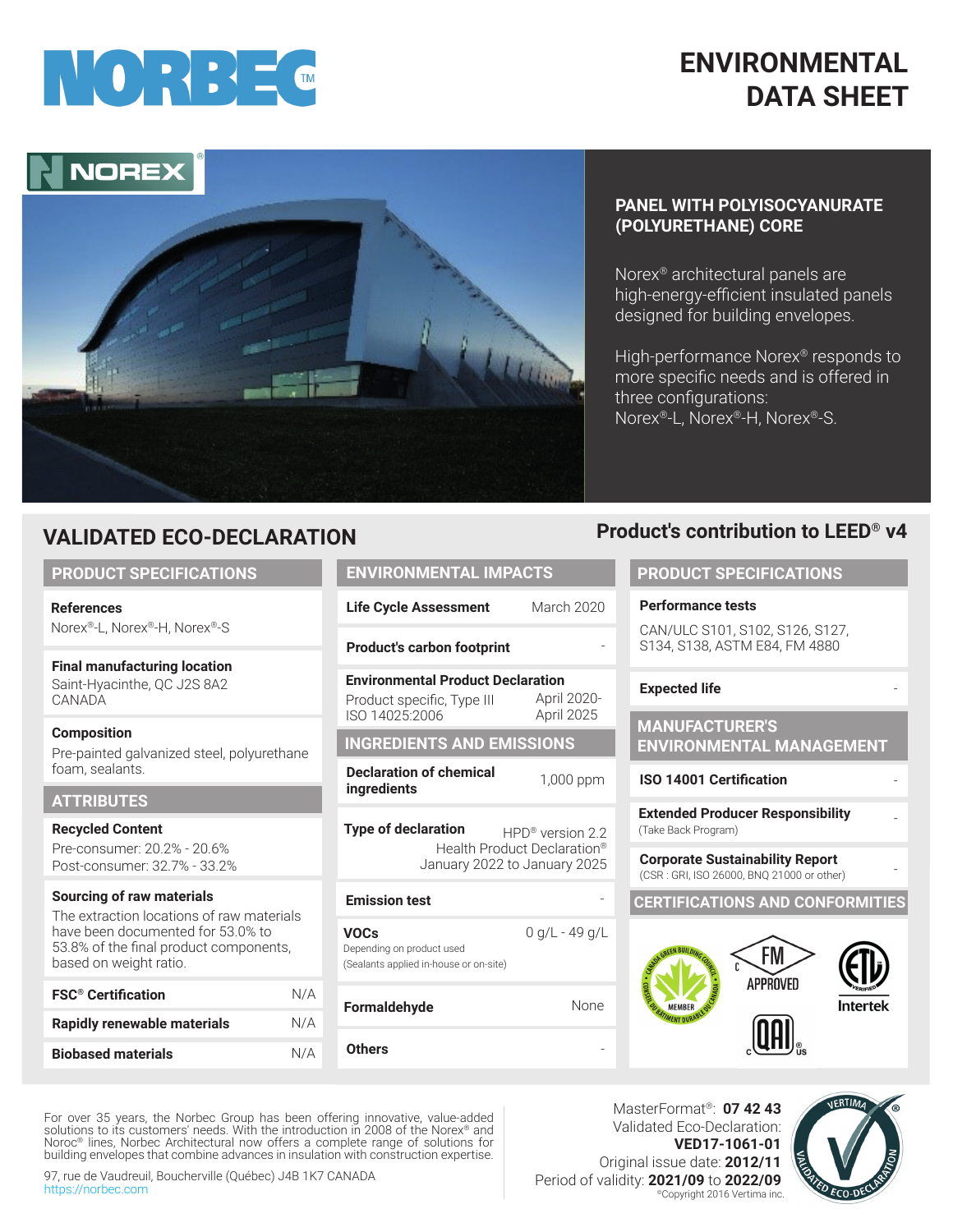## **ENVIRONMENTAL DATA SHEET**



NOREX®

### **PRODUCT CONTRIBUTION SUMMARY**

#### **LEED® v4 requirements for Building Design + Construction (BD+C)**

New Construction, Core and Shell, School, Retail, Data Centers, Warehouse and Distribution Centers, Hospitality and Healthcare.

#### **LEED® v4 requirements for Interior Design + Construction (ID+C)**

Commercial Interiors, Retail and Hospitality.

|                        | <b>ENERGY AND ATMOSPHERE</b>                                                                                                                                                                                                                                                                                                                                                                                          |                       | <b>PRODUCT CONTRIBUTIONS</b>                                                                                                                                                                         |
|------------------------|-----------------------------------------------------------------------------------------------------------------------------------------------------------------------------------------------------------------------------------------------------------------------------------------------------------------------------------------------------------------------------------------------------------------------|-----------------------|------------------------------------------------------------------------------------------------------------------------------------------------------------------------------------------------------|
| EA<br>Prerequiste<br>2 | <b>Minimum Energy Performance</b><br>Option 1: Whole-building energy simulation or at the scale of the<br>rental space, according to the system<br>Option 2: Prescriptive compliance: ASHRAE 50% Advanced<br>Energy Design Guide<br>Option 3: Prescriptive compliance: Advanced Buildings™                                                                                                                            | <b>Contribute</b>     | <b>TECHNICAL PERFORMANCES</b><br>The Norex® architectural panel contributes to this<br>prerequisite. Its polyurethane insulation has a<br>thermal insulation factor of R-8<br>per inch of thickness. |
|                        | Core Performance™ Guide<br><b>Optimize Energy Performance</b>                                                                                                                                                                                                                                                                                                                                                         |                       | <b>TECHNICAL PERFORMANCES</b>                                                                                                                                                                        |
| EA                     | Option 1: Whole-building energy simulation or at the scale of<br>the rental space, according to the system<br>BD+C (1-20 points) and ID+C (1-25 points)<br>Option 2: Prescriptive compliance: ASHRAE Advanced Energy<br>Design Guide<br>BD+C (1-6 points) and ID+C (1-16 points)                                                                                                                                      | <b>Contribute</b>     | The Norex® architectural panel contributes to<br>this credit. Its polyurethane insulation has a<br>thermal insulation factor of R-8<br>per inch of thickness.                                        |
|                        | <b>MATERIALS AND RESOURCES</b>                                                                                                                                                                                                                                                                                                                                                                                        | PRODUCT CONTRIBUTIONS |                                                                                                                                                                                                      |
| <b>MR</b>              | <b>Building Product Disclosure and Optimization</b><br>- Sourcing of Raw Materials<br>Option 2: Leadership extraction practices (1 point)<br>May also contribute to the location valuation factor if the product is<br>extracted, manufactured and purchased within 160 km of the project site.                                                                                                                       | <b>Contribute</b>     | <b>ATTRIBUTES</b><br>Recycled Content<br>Pre-consumer (20.2% - 20.6%)<br>Post-consumer (32.7% - 33.2%)                                                                                               |
|                        | <b>Building Product Disclosure and Optimization</b><br>- Material Ingredients<br>Option 1: Material ingredients reporting (1 point)<br>The Norex® architectural panel contributes with his Health Product<br>Declarations® and is valued as 1 whole product out of the 20 needed for<br>the purposes of credit achievement calculation.                                                                               |                       | <b>INGREDIENTS AND EMISSIONS</b>                                                                                                                                                                     |
| <b>MR</b>              |                                                                                                                                                                                                                                                                                                                                                                                                                       | <b>Contribute</b>     | <b>Under Renewal</b><br>HPD <sup>®</sup> version 2.2<br>Health Product Declaration®                                                                                                                  |
| <b>MR</b>              | <b>Building Product Disclosure and Optimization</b><br>- Environmental Product Declaration (EPD)<br>Option 1: Environmental Product Declaration (1 point)<br>The Norbec™'s NOREX® Insulated Metal Panels contribute to this credit<br>due to the availability of a product-specific EPD (Type III) and are valued<br>as 1 whole product out of the 20 needed for the purposes of credit achie-<br>vement calculation. | <b>Contribute</b>     | <b>ENVIRONMENTAL IMPACTS</b>                                                                                                                                                                         |
|                        |                                                                                                                                                                                                                                                                                                                                                                                                                       |                       | Product-specific EPD (Type III)<br>compliant with ISO 14025:2006                                                                                                                                     |

It is important to consider that the total amount of possible points reflects the number of achievable points in each credit category. The product itself cannot achieve this score, as defined above, but is considered as a beneficial element in order to achieve LEED® credits.

The data included in this Environmental Data Sheet has been provided by the client and the suppliers, who are responsible for its veracity and its integrity. Vertima follows a rigorous protocol, including an on-site audit of the factory, an audit of the manufacturer's supply chain documentation, and the analysis<br>and validation of all supporting documents. However, Vertima canno Copyright© 2016 by Vertima inc.

Validated Eco-Declaration: **VED17-1061-01** Period of validity: **2021/09** to **2022/09**